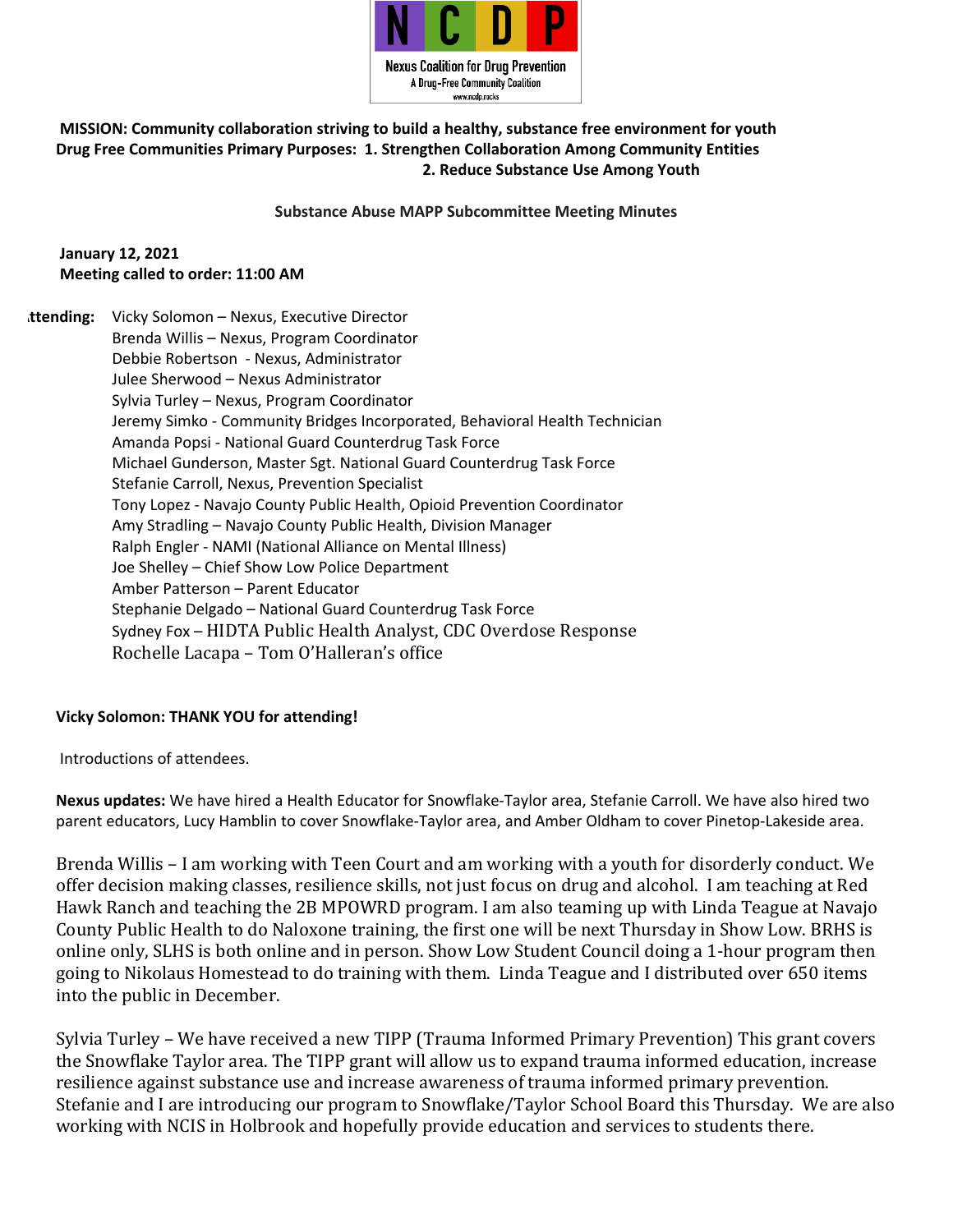Vicky Solomon: Short training on counterfeit pills laced with fentanyl.

Refer to website www.thedeadliesthigh.com

Results from Town Hall meetings held in November by 22 coalitions throughout Arizona indicated that the #1 need in our communities is more awareness and information on drugs affecting our areas.

# **ANNOUNCEMENTS OR UPDATES FROM ATTENDEES:**

Joe Shelley-Chief Show Low PD: We would love to help with anything your coalition is doing.

Amanda Popsie-National Guard: Our Dispose-A-Med event is on January 30, 2021. We are partnering with different counties and coalitions. We want to bring attention to clean out your medicine cabinets and keep out of the kids' hands. There is a new Cigna grant available.

Master Sgt. Michael Gunderson-Arizona National Guard Counterdrug Task Force: Counter We have provided in person classes for  $8<sup>th</sup>$  graders and virtual classes for  $6<sup>th</sup>$  – 12<sup>th</sup> graders on subjects including dangers of substance use, stress, poor decisions. This is a 9-week program in which we have reached 377 students virtually in one day.

Anthony Lopez- Navaho County Public Health: We are working with working with Chief Probation Officer Jason Cash and Navajo County Courts and probation department. We will have future presentation at the HUB and provide opioid prevention to P.O's caseload.

Our new slogan is Just say N.O.P.E to drugs! N.O.P.E. stands for Navajo Opioid Prevention & Education. I am designing a trifold pamphlet with overdose statistics to include substance misuse programs  $OAR$  #, NEXUS info Naloxone training/distribution, med drop box info, behavioral health info, etc. We are also working/collaboration with CBI for future family friendly Navajo County drug prevention city/town event (Depending on COVID-19 restrictions). As well as ongoing outreach.

Vicky commented: Linda Teague is doing an incredible job working with Brenda, and both are doing awesome work outreaching in the community.

Jeremy Simko – We are providing a diversion program for youth in person and virtual. Kids are referred to our program from schools, parents, probation. We teach Botvin LifeSkills. We are physically located in Payson but travels throughout the state. We have 15-20 Drug test kits available if needed.

Sydney Fox – I work with Randy Moffit with HIDTA. Our pitch is how many communities we can get into. See what coalitions are doing and what gaps are there that we can help with. We're piloting an ODMAP in Mohave county and extended to Pinal, Tucson PD and Yavapai county. ODMAP allows for dispatchers to go into system and drop a geo coded pin that says somebody overdosed here(ish) and what the substance was. These are real time response efforts so anyone in the county can get behind how can we respond to what is going on in our area real time. We can do presentation of what ODMAP looks like and how to use. At state level a lot of areas have excess Naloxone and risking expiring. So, we have this "leave behind" idea where if someone overdoses, they can leave behind a Naloxone for the family to have. I can be reached at sfox@azhidta.org

Ralph Engler– There is a WM Chapter meeting on January  $19<sup>th</sup>$  at 5:30 pm. Send an email to maggie4voltr@yahoo.com You can also go to mentalhealthresource.org to find mental health support services, information, treatment options.